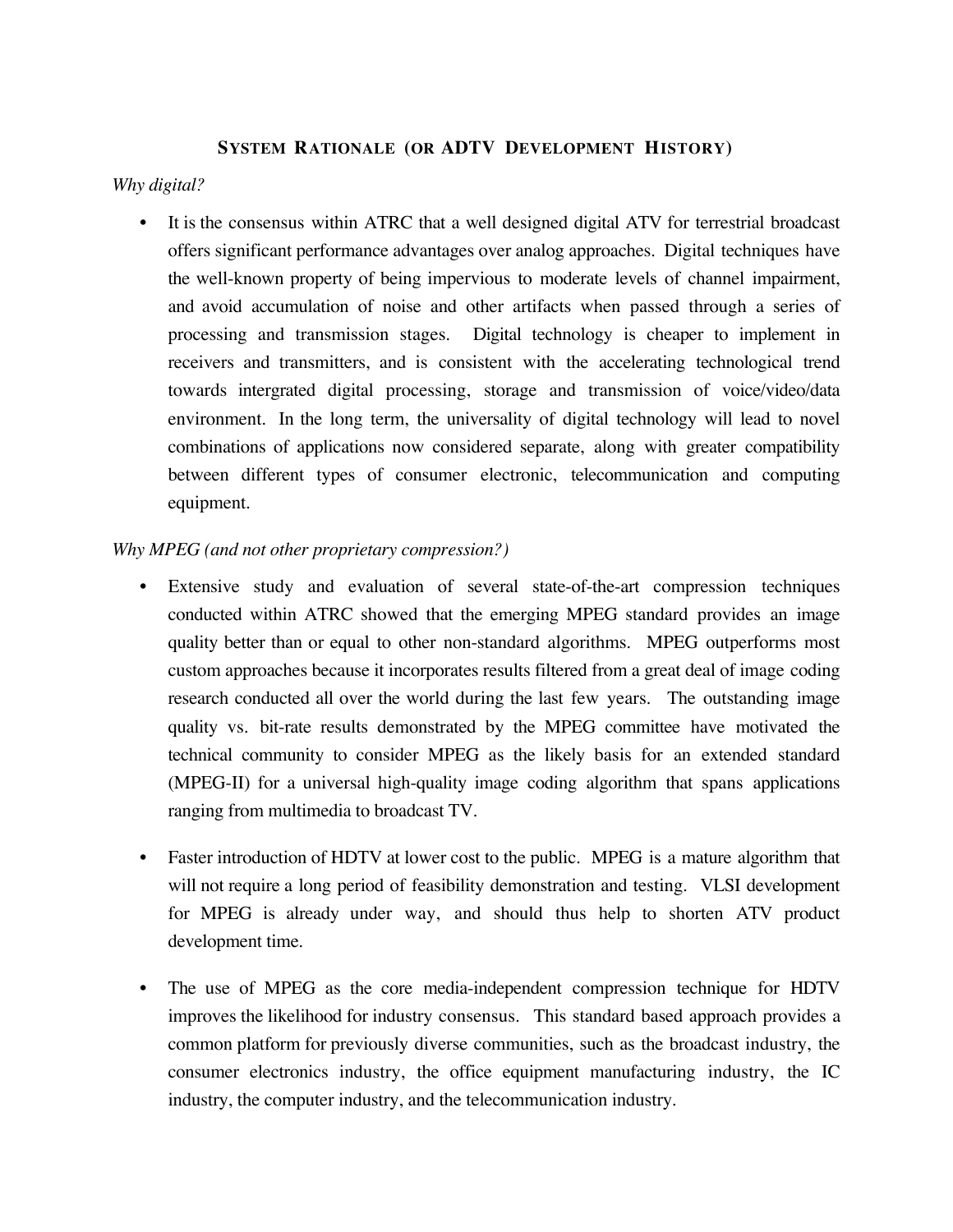• The high cost of bringing HDTV to the American viewing public can be shared by these non-TV industries. At the same time, these industries in turns reap the benefits of lower cost and higher volumes (i.e., wider markets for their products).

## *Why MPEG+:*

• MPEG+ used in ADTV is achieved by adding a separable terrestrial channel specific video compression layer to the standard algorithm. This provides protection against unavoidable and unpredictable channel impairments in the terrestrial broadcast channel. The decision to engineer robustness as an additive separable layer in encoding system was based on the the desire to maintain MPEG bit-stream compatibility at some level of the ADTV system, while also making provision for media specific robustness.

# *Why cell-relay based layered data transport format?*

- Cell relay based packet transport used at the link-level of ADTV conforms to general technological trends in telecommunications, while achieving necessary technical objectives of ADTV. Specifically, similar cell relay techniques are being standardized for broadband ISDN/ATM, providing another industry standard anchor for the ATRC system.
- The use of a standards orienteded data format means that the ADTV system will provide a flexible high-speed data channel to the home (albeit one-way) well in advance of broadband ISDN, and should therefore be beneficial to the U.S. public.
- Cell relay provides rugged logical synchronization for reliable delivery of variable length coded compressed video in presence of errors
- ADTV's asynchronous time divsion multiplexed link level offers the advantage of flexible multiplexing of audio, data and video with bit-rates that do not need to be specified in advanced. It is noted that this data format offers the B-ISDN-like feature of address-based delivery of video, potentially permitting delivery of alternative commercials to different groups of households, etc.
- Fixed size packets in ATM-type cell relay can be handled with simpler high-speed processing hardware than required in systems with variable length data formats.
- The MPEG+ specific adaptation layer data format used in ADTV provides segmentation and chaining facilities for efficient packing of link-level cells with variable length video